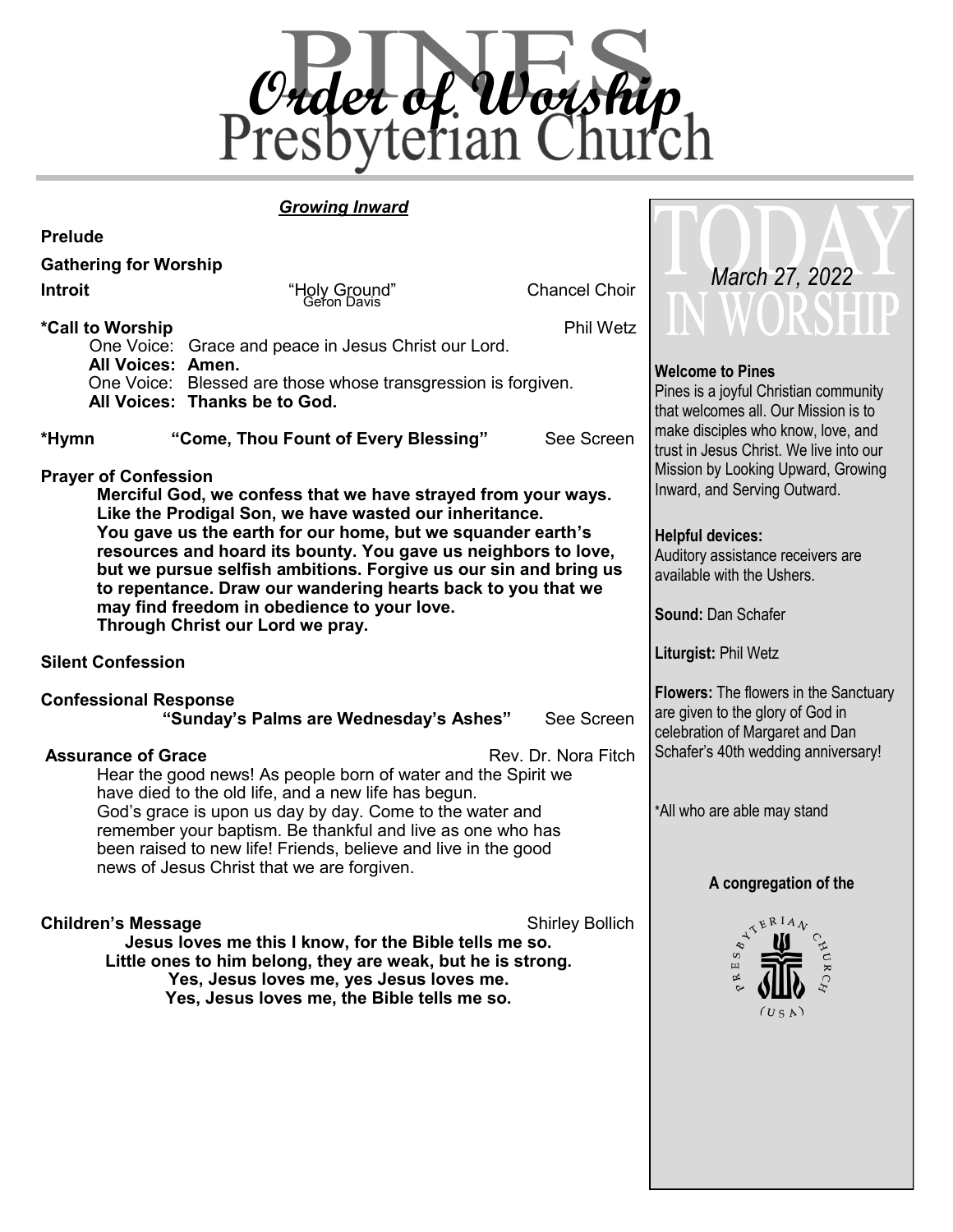#### *Looking Upward* **First Reading** 2 Corinthians 5:16–21 **Anthem Example 20 THS CHOICE THE CHOICH STATE CHOICH CHOICH STATE CHOICH STATE CHOICH STATE CHOICH STATE CHOICH STATE CHOICH STATE CHOICH STATE CHOICH STATE CHOICH STATE CHOICH STATE CHOICH STATE CHOICH STATE CHOICH STA**  Mozart **Second Reading** Luke 15:1-3, 11b-32 **Sermon** "It's Not Fair!"Rev. Dr. Nora Fitch **\*Hymn "There Is Now a New Creation"** See Screen *Serving Outward* **\*Saying What We Believe** (from Romans 8:1, 28, 38, 39) **We believe there is no condemnation for those who are in Christ Jesus; for we know that all things work together for good for those who love God, who are called according to God's purpose. We are convinced that neither death, nor life, nor angels, nor rulers, nor things present, nor things to come, nor powers, nor height, nor depth, nor anything else in all creation, will be able to separate us from the love of God in Christ Jesus our Lord. Amen. \*Gloria Patri Glory be to the Father, and to the Son, and to the Holy Ghost; As it was in the beginning, is now and ever shall be, world without end. Amen. Amen. Offering and Offertory \*Doxology Praise God, from whom all blessings flow; Praise God, all creatures here below; Praise God above, ye heavenly host; Praise Father, Son, and Holy Ghost. Amen Prayers of the People and The Lord's Prayer \*Hymn "Come Sing to God"** See Screen **\*Charge & Benediction \*Benediction Response "Shalom Chaverim"** See Screen **\*Postlude and Depart to Serve Pray for the People of Pines Pray for Friends in Mission** Joy Kreider Ken and Judy McDyer **Pray for Pines Members and their family in the Military** Olivia Williams (Army) Noah Youngflesh (Air Force) Jackie Hayre (Navy) *A Stephen Ministry*  Norma Bender Jean Breitenwischer Barbara Greenlee Barbara Caffall Virginia Smith Carolyn Craig Liz Buelow Karen MacAllister Darlene Wendt Bruce Wendt Linda Aldred Larry Greenlee Linda Carlson Melissa Sandstrom Nancy Watler Ann Smith Bill Deffebach Ray Stauffacher Lynn Stauffacher **The Lord's Prayer** Our Father, who art in heaven, hallowed be thy name. Thy kingdom come, thy will be done, on earth as it is in heaven. Give us this day our daily bread; and forgive us our debts, as we forgive our debtors; and lead us not into temptation, but deliver us from evil. For thine is the kingdom and the power and the glory, forever. Amen.



*Congregation*

Words printed by permission CCLI 998238 Portions of our liturgy are from The Abingdon Worship Annual Copyright © 2019 by Abingdon Press. Used by permission.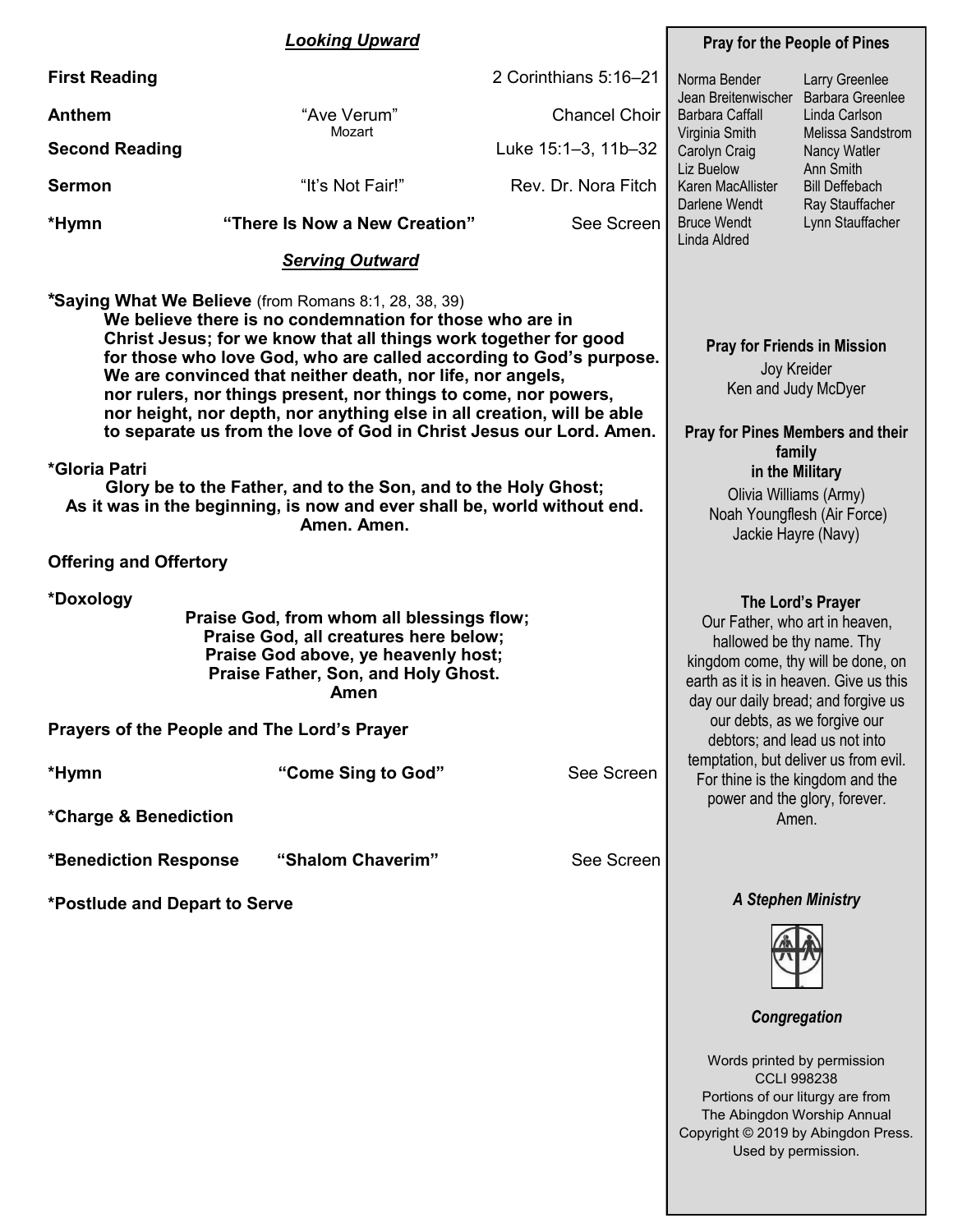# *Calendar for the Week of March 27, 2022*

| Today     | p.m.         | 12:00<br>6:00                                                             | <b>Confirmation Lessons - N18</b><br>Pines Youth Group - Gym & Youth Rooms                                                                                                                                                                     |  |
|-----------|--------------|---------------------------------------------------------------------------|------------------------------------------------------------------------------------------------------------------------------------------------------------------------------------------------------------------------------------------------|--|
| Monday    | a.m.<br>p.m. | 10:00<br>4:00<br>7:30                                                     | Office Staff Meeting - C10<br>This Week at Pines articles due<br><b>ALANON Group - Fellowship Hall</b>                                                                                                                                         |  |
| Tuesday   | a.m.<br>p.m. | 7:00<br>2:30                                                              | Men's Bible Study - Zoom<br>Weekly Prayer Team - Prayer Room                                                                                                                                                                                   |  |
| Wednesday | a.m.<br>p.m. | 9:00<br>5:45<br>7:00<br>7:00<br>8:00                                      | <b>Bulletin Articles Due</b><br>Pines Pealers (Bell Practice) -C12<br>Choir Rehearsal - Choir Room<br>Incarnation Practice - Gym<br>Westside AA - C3                                                                                           |  |
| Thursday  | p.m.         | 1:00<br>6:30<br>7:00<br>8:00                                              | Lectionary Bible Study - Zoom<br>Stephen Ministry Training - C10 & C8<br>Space City Singers - Fellowship Hall<br>AA - C3                                                                                                                       |  |
| Friday    | a.m.         | 5:00                                                                      | <b>BSF</b> - Fellowship Hall                                                                                                                                                                                                                   |  |
| Saturday  | a.m.<br>p.m. | 9:00<br>5:30<br>6:00                                                      | Youth Car Wash - Kimberly Parking Lot<br>Mosaic Youth Fellowship - Gym & Youth Rooms<br>The Solution AA - C3                                                                                                                                   |  |
| Sunday    | a.m.<br>p.m. | 7:30<br>9:00<br>9:15<br>9:30<br>10:00<br>10:15<br>10:45<br>11:00<br>12:00 | Blood Drive - Fellowship Hall<br>Nursery Open<br>Sunday School<br>Mosaic Church - Gym<br>Choir Rehearsal - Choir Room<br>Coffee Fellowship<br><b>Worship Service - Sanctuary</b><br>Mosaic Children - W12<br><b>Confirmation Lessons - N18</b> |  |

**May Newsletter:** Input must be in the office by April 22nd at 9 a.m. to cindy@pinespc.org **Next Week's Bulletin:** Submit to the office by Wednesday at 9 a.m. to Chelsea@pinespc.org **Calendar Items:** Input must be in the office by Thursday at 9 a.m. **This Week at Pines email:** Input must be in the office to Dan Schafer by Monday to communication@pinespc.org **Today's Duty Elder(s):** Judy Shamp



 **SERMON NOTES** 

**Get the latest announcements and reminders right before events happen. Find us here: https://twitter.com/HoustonPines.** 

> **Find us on Facebook www.facebook.com PinesPresbyterianChurch**

 **The newsletter is available in the Narthex for those unable to access it online.**

> **Our Worship services are recorded and livestreamed.**